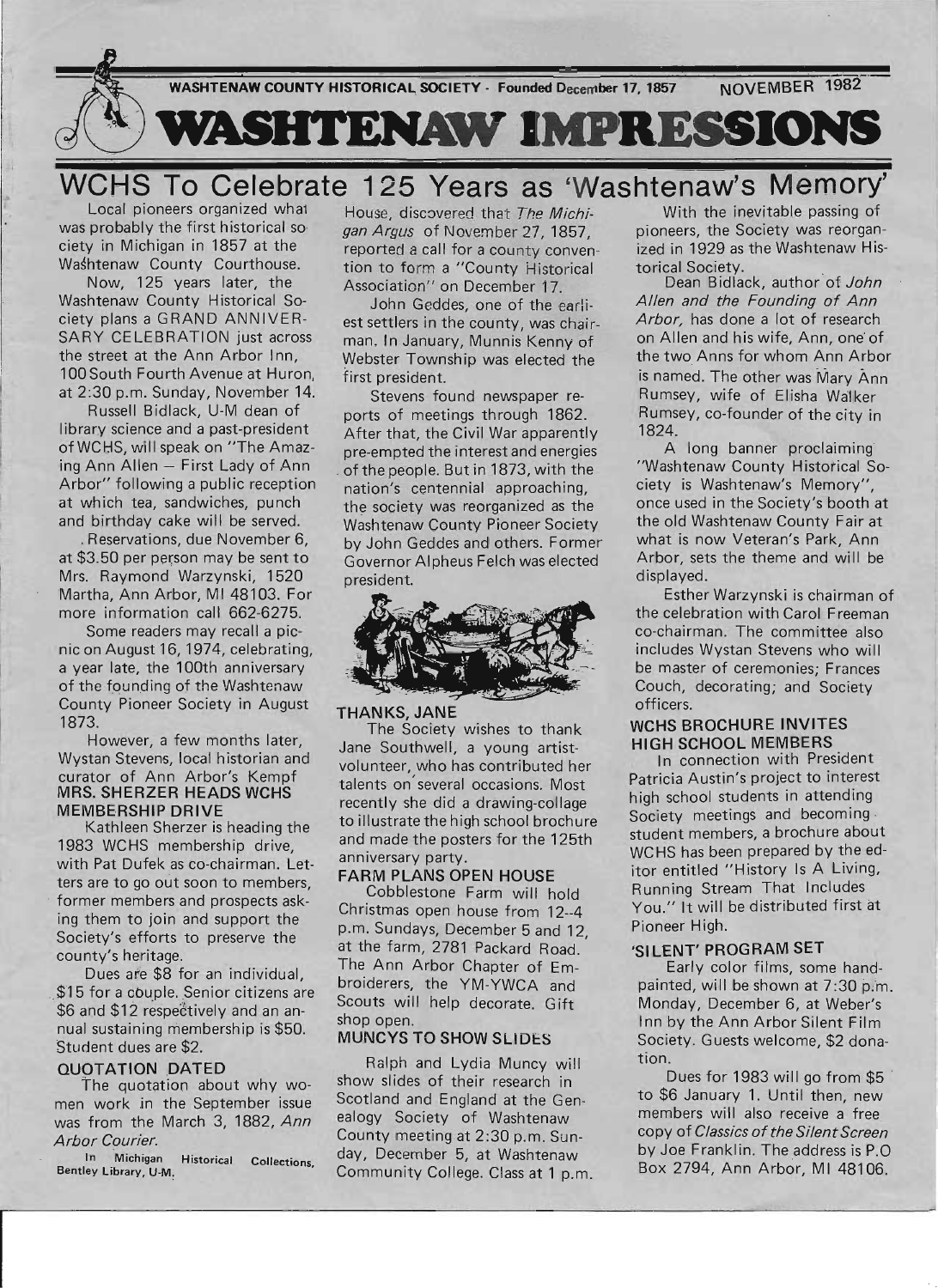# THE WAY IT WAS **IN** 1863

# **Life Beset By War, Spies, Draft, High Prices**

It could have been 1863. It was almost as if the more than 100 members and guests at the WCHS September meeting had been dropped onto a Detroit street 119 years ago to overhear a housewife and Union soldier talking.

A couple in costume from the Detroit Historical Society assumed the roles of Mrs. Jane Allen, a housewife and teacher, and Private John F. Caldwell of the 16th Michigan Volunteer Infantry Regiment.

Mrs. Allen was "upset somethin' fierce" about local Copperheads (spies, Southern sympathizers) just having attempted to let loose rebel officers imprisoned near Toledo.

Copperheads from Canada and even some from Detroit had taken over a packet steamer which trav-. eled up and down the river and Lake Erie  $-$  the Philo Parsons  $$ but the U.S.S. Michigan, guarding the harbor at Toldeo, foiled them.

"I was thinking about where the men are down there at Ft. Wayne - all the boys from around Michigan," Mrs. Allen said. "I know you're proud of the Guard from Ann Arbor and how they trained up right here but since they've been forming up other reg- ' iments they've been training them down there.

"Wasn't President Lincoln proud of that First Michigan Infantry and the State of Michigan for being first to get our troops to Washington?" he asked.

"I think all of us here in the Union were really upset about those rebels thinking they could secede the way they did," she continued.

"That's true," he said, "but the war hasn't gone so well since. We thought the war would be over in three months. Those first Michigan regiments signed up for three months, then they had to sign on again for three years."

"At first there were so many fellows joining up I couldn't even ioin into a regiment," he continued.



Courtesy of Detroit Historical Society "Mrs. Allen" and "Private Caldwell" at Detroit's historic Fort Wayne.

"When I come back to Deerfield (Livingston county) from trying to get recruited, Ma, she was acryin'. She thought we'd lose our farm for sure. Now that I've been conscripted, Ma has hired an Irish fella. "

"Oh. How much does she have to pay him?"

"A lot. Fifty cents a day plus room and board," he replied.

"Those are high wages. Things have gone up terrible since the war," she said.

As a conscript, Private Caldwell got a  $$100$  bonus  $-$  \$50 each from state and county. As a volunteer, Mrs. Allen's husband, Samuel, got a \$200 bonus.

The listeners learned that Ft. Wayne had been so crowded they had to send men out to Ann Arbor. Ft. Wayne barracks only held a regular company but "they were forming up" a 1,000 men in each the Second Michigan and reorganized First Michigan.

Mrs. Allen thought the Emancipation Proclamation was long overdue. "Over at Jackson, Battle Creek, and Kalamazoo where Sam'l and I come from, there's a lot of folks that are really strong abolitionists."

She had a friend who came to Kalamazoo on the underground railroad from Missouri. "She's in a precarious position with those pesky fugitive slave laws. Most folks in these parts are abolitionists but you never can tell," she said.

"Ms. Allen, you know it was fortunate, the Emancipation Proclamation freed up all the contrabands (runaway slaves) from being held captive by the Union Army and the men employed in that endeavor are loosed to be fighting the rebel hordes," he said.

They pointed out how Black soldiers had to be fierce fighters because the rebels would not hold them prisoner but would kill them. Colored regiments had to pay a bond of \$2 to \$3 a man to an officer to get him to serve with them.

Private Caldwell got \$13 a month. "It's good pay. I send \$8 back to my Ma, the rest I keep for luxuries, so I can buy from the sutler when I get a chance. He's the fellow who has a contract with the army."

She told about four Soldiers Aid Societies in Detroit  $-$  the first at the Methodist Church on Woodward Avenue.

She told of "Brave Annie" who went to war with her husband to nurse in the hospital but went right out on the battlefield and tore up her apron and cotton goods to bind up wounds. Cotton was scarce in the north and she soon ran out.

Patent medicines were popular with the soldiers. Mrs. Allen's husband asked for a certain kind of "Universal Balm." She said, "I don't understand it but he says you can either drink it or rub it on."

Private Caldwell said he put some Lorenzo's Beef and Iron Tonic right in his canteen with his water in the winter time so the water didn't freeze.

Mrs. Allen passed around a tintype picture of her husband whom she thought looked "peak-ed". Caldwell suggested she send him some tonic.

Photography had advanced so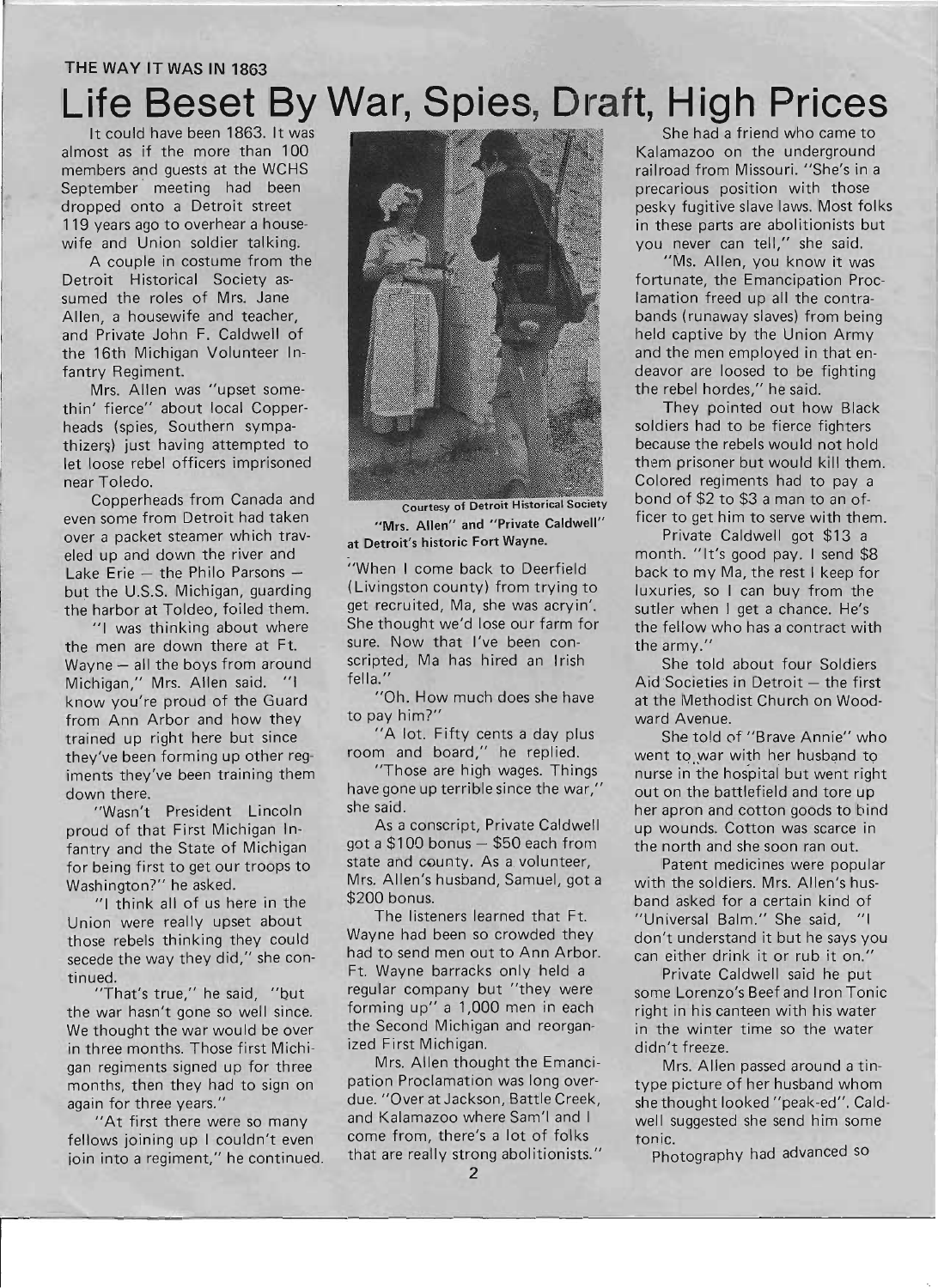that pictures didn't have to be made in studios as tintypes were. Mrs. Allen had heard of a fellow named Brady who was traveling around taking pictures of soldiers right on the battlefield.

A photographer had knocked . on her door and taken a picture of her little girl with a new-fangled plate and a "contraption" with a long pole that he stood behind the girl's chair and clamped her head into an iron clamp so she wouldn't move too much for the camera.

'She was glad she had the picture because Emily died of dysentery. "If we'd had some quinine for her I'm sure we could have pulled her through," she said. Private Caldwell's brother had caught dysentery during his first three months service and couldn't go back.

They talked about riots and breaking windows in Detroit by those opposed to conscription and about how well equipped the Union army was in comparison to the South.

Private Caldwell's uniform in- ' eluded Jefferson boots, wool pants, a four-button blouse and forage cap with a bugle on it.

"1 never could figure that out," Mrs. Allen said. "The artillery have cannons and the cavalry sabers. Why a bugle for the infantry?"

He explained how important the bugle calls were in directing daily activities - getting up, going to mess, coming into ranks, roll call. The bugler had a different tune to signal each of them. Buglers and drummer boys, who were supposed to be 16 but often weren't, were paid up to \$23 a month.

Caldwell had learned how to march and handle his gun at Ft. Wayne. With a Springfield rifle musket like he used, "a sharpshooter can shoot accurately  $900$  yards more than half a mile."

HARDER THAN NAILS Hardtack was the hard bread issued to Civil War soldiers. Mrs. Allen's husband, Samuel, said they call it hardtack because sometimes the freight nails they use to nail up the crates they ship it in  $-$  they'll miss and go into the hardtack.

"He says don't worry if you get a nail in your hardtack. It's probably a soft spot."

It was a muzzle loader like the hunting guns back home, Caldwell said, but it had a percussion lock instead of a flint and steel. "The percussion cap makes the spark when you pull the trigger," Caldwell said, pulling and producing a loud noise. BITING THE BULLET

Everybody between the ages of 18 and 34 of sound body was eligible for the draft "but if you don't have 27 teeth they don't consider you of sound body so some were pulling out their teeth," Private Caldwell said.

"What does that have to do with whether you can fight?" Mrs. Allen asked. "Well, you have to be able to open

up your ammunition, Ms. Allen." He showed how to load the gun.

"You have cartridges with a miniball inside of it and some gunpowder. You bite on the miniball end of the cartridge and tear the cartridge in half. If your teeth aren't strong enough to tear that paper you might lose a couple teeth."

In drill, he explained, they learned to load and fire kneeling down and flat, shooting on their stomachs and rolling over on their backs to load. He showed how his "socket" bayonet fit on the musket and how, on campaign, the gun with bayonet could be stabbed into the ground for a tentpole.

Allen wrote his wife that there was hardly room for a puppy dog in the tents, let alone two grown men. Caldwell said if they got to stop marching for a few days, especially in winter, they could make the tent warmer and roomier by digging a hole under it.

Caldwell rolled up his frying pan and cooking utensils in his blanket when he went "on campaign". In his haversack he carried his am $m$ unition  $-$  cartridge box and cap box, along with rations. They were issued rations of soap, candles, powdered ink, hard bread or hardtack, salt pork and beans.

Caldwell said they went foraging so they didn't have to eat so much of the hardtack. "It's not stale or rotten, but there's no shortening in it." It was made in three-inch squares. A daily pound ration was usually 18 squares.

"If it crumbles, it means there's been weevils chewing it." He advised soaking it in coffee for 15-20 minutes or putting it in stew. "Once you cook it for an hour or so it makes real nice crunchy dumplings."

Mrs. Allen's aid group was going to send a barrel of things to her husband's unit. They planned to put in some potatoes as a change from hardtack. Caldwell suggested they send some onions, too, to help prevent scurvy. Caldwell had received a "housewife" (sewing kit) from the aid society.

He said the only milk they could get was Borden's evaporated milk in tin because most of the cows had been foraged out of Virginia. She had never heard of food in tin. He said it was invented so sailors could have milk and patented in 1856. She was aghast that he had to pay 20 cents for the can "when you can buy a whole bucket of milk for a nickel."

With a shortage of schoolmasters. Mrs. Allen had succeeded in getting a job teaching school near Fort Wayne, even though school masters were considered more effective and schools usually didn't hire married women.

She was paid \$12 a month. She didn't board around but stayed with her sister and took a street car down Jefferson Avenue to get to school.

At school, she said, she put on a cap to protect her hair while she started a fire and swept the room. Then she put the day's date on the hoard and called the class in.

### NO MONEY-BACK GUARANTEE

A prospective conscriptee could buy his way out of service by paying someone else to go. Some replacements took the money and disappeared, sometimes going on to another town to take someone else's money, they said. However, the original conscriptee was responsible, and the Provost Marshal came looking for him in that case.

She taught the three " $R's''$ readin', writin' and 'rithmetic plus spelling, history, geography and penmanship. "We spend a great deal of time on penmanship," she said. She used the old Webster's speller which had sold more than a million copies since it came out 20 years before.

**ttttitte**